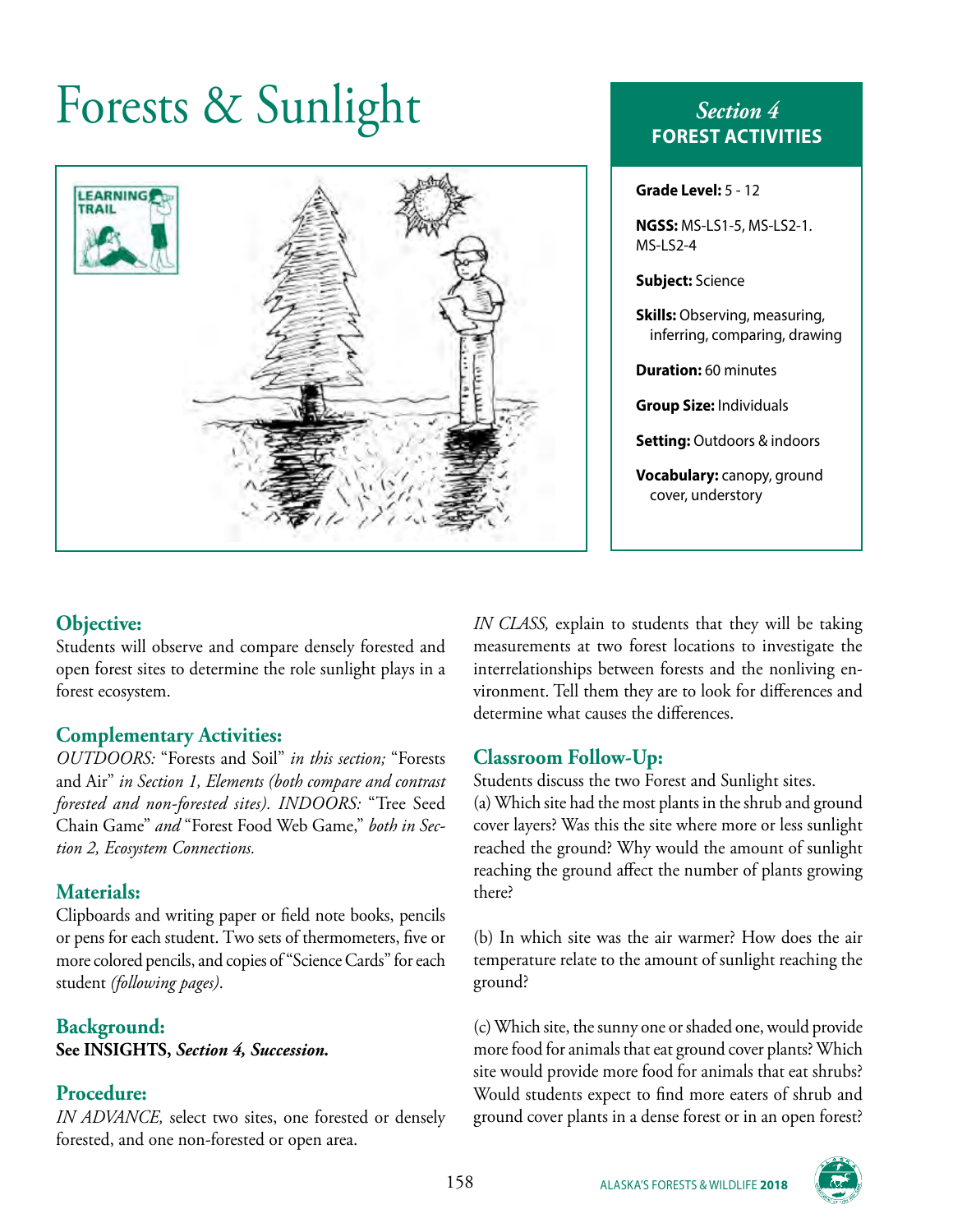*Students should conclude that where more sunlight reaches the shrub and ground cover layers, more plants will grow, because plants need sunlight for photosynthesis. Sunnier sites will have more low-growing plants and thus more food for those animals that feed on those plants.*

#### **Curriculum Connections:**

(See appendix for full citations)

**Books:** *America's Forests* (Staub)

*Biomes of the World (v.1)* (Allaby) 7-12

*Forests and Woodlands* (Pipes) K-6

*Taiga* (Kaplan)

*Taiga* (Sayre)

*U-X-L Encyclopedia of Biomes (v.3)* (Wigel) 7-12

#### **Website:**

Https://www.gi.alaska.edu/AlaskaScienceForum/ administration

#### **Teacher Resources:**

(See appendix)

## **SCIENCE CARD**

# Forests & Sunlight: Dense Forest

1. Turn to a page of your field notebook and write the heading "Forests and Sunlight." Draw a line down the center of the page. Write a heading that describes this site on the left side of the paper.

2. As you look up, the main plants you will see are trees, if any occur at this site. These form the overstory or **canopy** layer of plants. As you look straight ahead, you may see another layer of plants, the **understory** or shrub layer. As you look down, you will see a **ground cover** layer of plants. Different sites usually have different numbers and kinds of plant layers. Some sites have only one of these layers. Other areas may have more layers – perhaps a tall tree, small tree, tall shrub, low shrub, and ground cover layer will be present.

3. Look around you and draw a picture on the left side of your page that shows the different layers of plants in this area. Use a different colored pencil to draw each layer. The number of lines you draw for each layer

should show how many plant stems are in that layer. Draw in many lines to show that there are many plant stems. If there are large spaces between the plants in any layer, then draw just a few lines.

4. Look overhead at the number of leaves and branches. These block sunlight and prevent it from reaching the ground. How much sunlight do you think reaches the shrub layer at this spot: (a) nearly all sunlight, (b) some, but not all sunlight, or (c) very little sunlight? How much reaches the ground? Record your answers in complete sentences below your drawing.

5. Use the thermometer to measure the air temperature. Record this in your notebook below your drawing of this site.